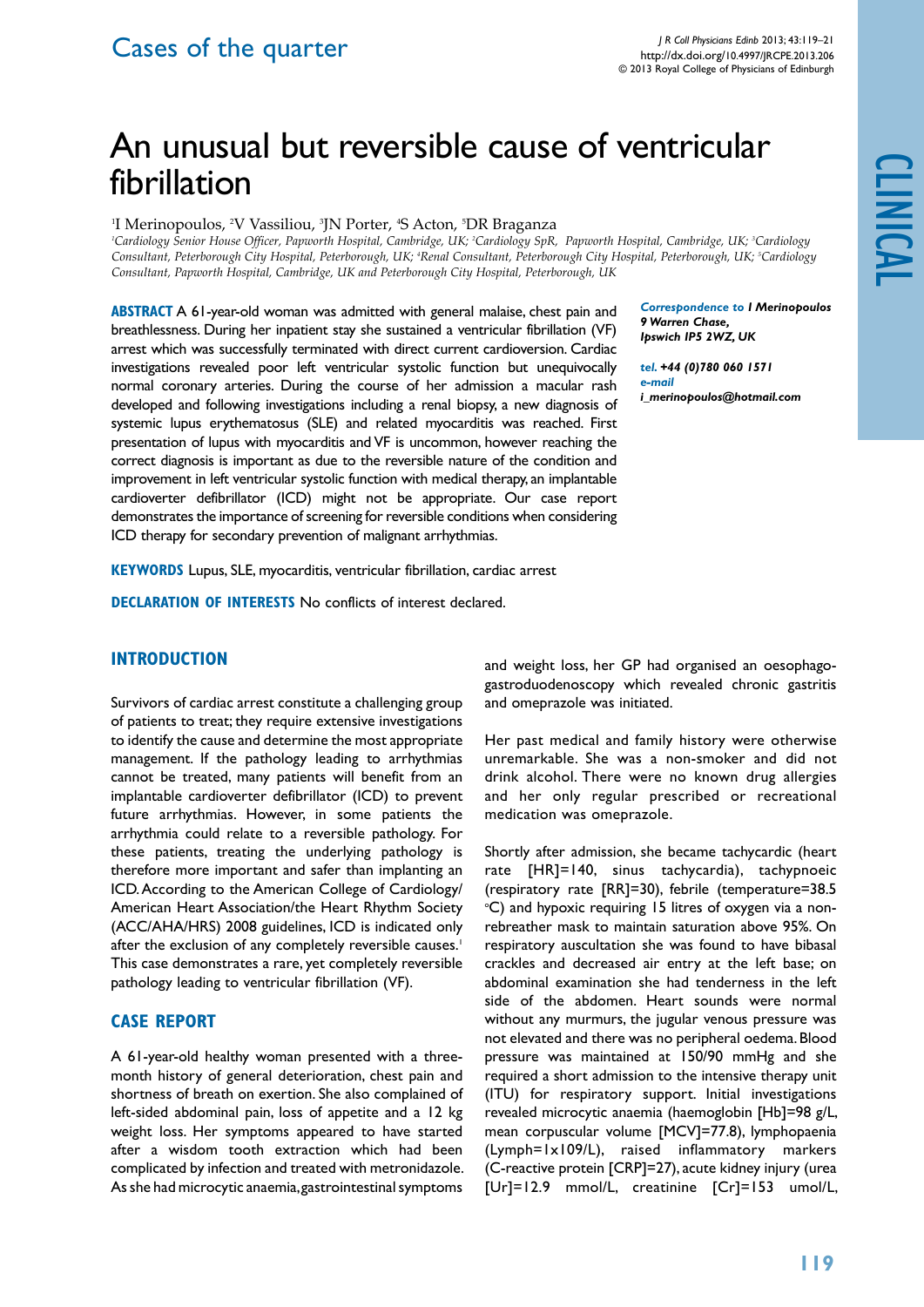

potassium [K]=4.9 mmol/L), hypoalbuminaemia (Alb=27 g/L) and raised troponin (Trop=54 ng/L, normal <27ng/L). Her thyroid function tests were normal (thyroid stimulating hormone [TSH]=1.2). She also had proteinuria and microscopic haematuria. The electrocardiogram (ECG) showed first degree heart block with left axis deviation and non-specific T-wave inversion with a normal QT interval (Figure 1). Chest radiography revealed cardiomegaly, pulmonary congestion and a large left pleural effusion which was subsequently aspirated and found to have numerous macrophages without any atypical cells or evidence of malignancy. The initial differential diagnosis included chest sepsis, subacute bacterial endocarditis, abdominal sepsis or other intraabdominal pathology and following discussion and advice from the microbiologists the patient was started on intravenous broad spectrum antibiotics with benzylpenicillin and gentamicin.



**FIGURE 1** Electrocardiogram (ECG) showing first degree heart block, left axis deviation and non-specific T-wave inversion with normal QT interval.

Further investigation with a computed tomography (CT) scan, a pulmonary angiography and a CT of the abdomen/ pelvis demonstrated cardiomegaly with prominent pericardial effusion and congested lungs but no pulmonary emboli or significant abdominal abnormalities. These findings raised the possibility of cardiac failure secondary to a viral cardiomyopathy or infective endocarditis with pulmonary congestion. Echocardiography showed severely impaired left ventricular systolic function with mild mitral regurgitation and a moderate sized global pericardial effusion with no evidence of tamponade physiology (Figure 2).

Two days after admission the patient sustained a VF arrest, which was successfully treated with a single direct current shock. At the time of cardiac arrest her renal function and electrolytes were stable (K=4.5 mmol/L, Ur=12.8 mmol/L, Cr=167 umol/L, Mg=0.66 mmol/L) and the post-arrest ECG had a normal QTc without any significant or specific abnormalities. She was immediately treated with



**FIGURE 2** Short axis parasternal view showing the pericardial (white arrow) and pleural effusions (blue arrow).

intravenous amiodarone (300 mg over one hour followed by 900 mg over 23 hours) and transferred to the regional cardiothoracic centre for urgent inpatient cardiac investigations. Coronary angiography demonstrated unequivocally smooth unobstructed epicardial vessels with no evidence of angiitis (Figure 3), and echocardiography confirmed poor systolic function with an ejection fraction (EF) estimated at 25%.



**FIGURE 3** Cardiac catheterisation showing unobstructed left coronary system arteries.

Two days later she developed an itchy, erythematous, macular rash on her lower back and abdomen which subsequently showed up as a 'butterfly' distribution on her face. We investigated for systemic lupus erythematosus (SLE) and blood tests for anti-nuclear/ double-stranded DNA/extractable nuclear antigen/anti-Ro (ANA/dsDNA/ENA/anti-Ro) antibodies were positive. The dsDNA results were strongly positive at a value of 191 (normal range 0–10). An ICD was considered, but given the potential reversibility of left ventricular systolic function with immunosuppression in the context of lupus myocarditis, it was felt appropriate and safe to defer insertion until the patient's response to medical therapy had been fully assessed.